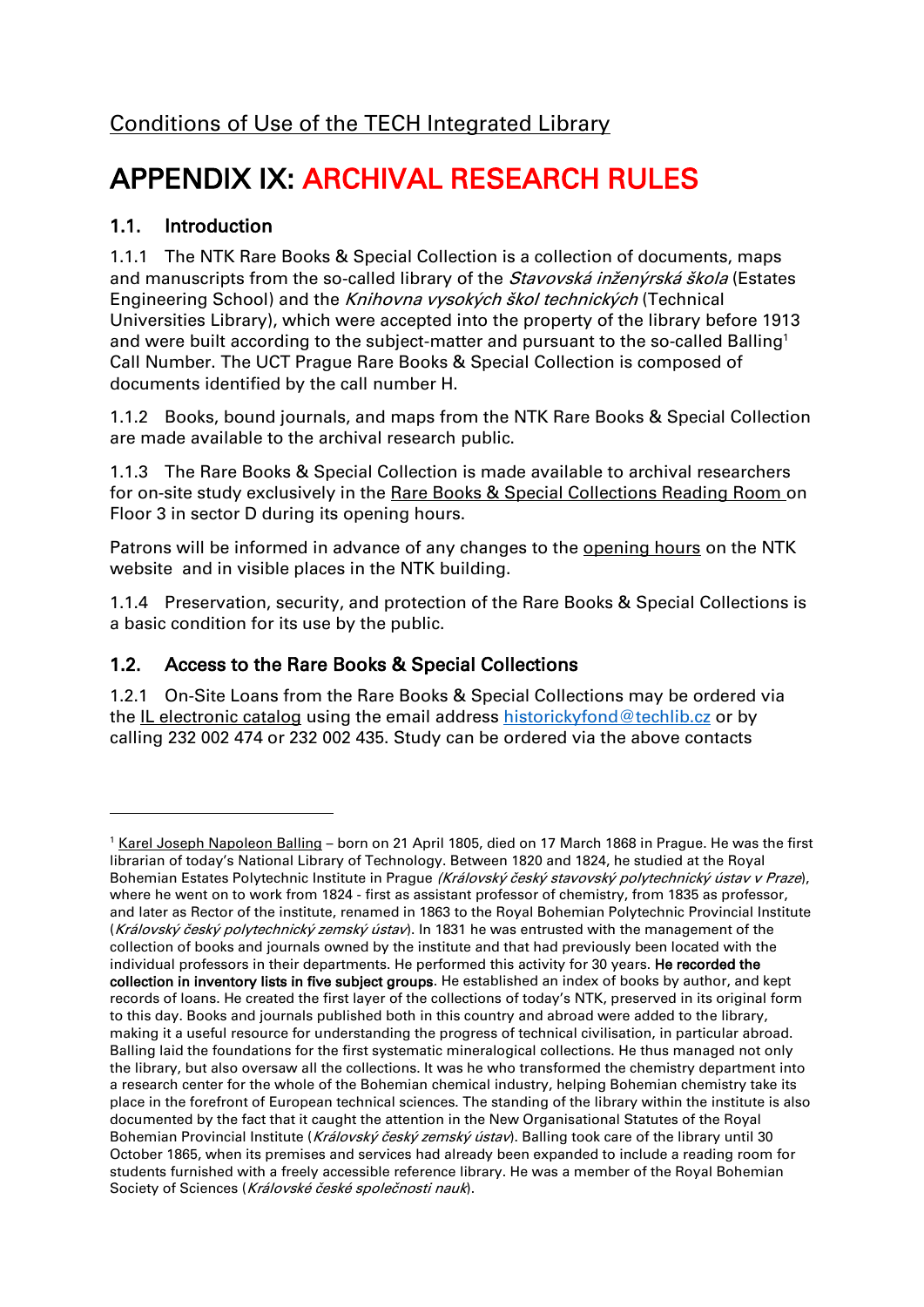outside the indicated opening hours of the Rare Books & Special Collections Reading Room.

1.2.2 The maximum duration of an On-Site Loan from the Rare Books & Special Collections is 10 days from first access.

1.2.3 Ordered publications are issued by the Rare Books & Special Collections Reading Room service to archival researchers for study against their signature on the researcher sheet, and always only a single physical volume/map at a time.

1.2.4 Items from the Rare Books & Special Collections that are available in digital form are as a rule only made accessible in that form. The original may only be accessed in exceptional cases with the consent of the head of the User Support Department.

1.2.5 When studying, an archival researcher must protect the Rare Books & Special Collections as much as possible. Old documents may only be studied if they are placed on a special mat and when wearing special gloves. The archival researcher may not interfere in any way with the text or the binding of the document (e.g. open it with force), underline text, cross anything out or write into it, copy directly from it, etc.

1.2.6 An archival researcher is authorized to make copies and extracts from parts of the texts in the Rare Books & Special Collections. When making copies and extracts, the researcher must only use a pencil or a portable computer.

1.2.7 If an archival researcher wishes to make a photographic copy, they must first complete the appropriate form.

1.2.8 When studying or ordering copies, an archival researcher may not take any publication out of the Rare Books & Special Collections Reading Room; if the researcher leaves the Rare Books & Special Collections Reading Room during their studies of the Rare Books & Special Collections, they must hand over the publication(s) to a Rare Books & Special Collections Reading Room staff member.

1.2.9 Archival researchers are responsible for returning loans from the Rare Books & Special Collections in the condition in which they were provided. The Rare Books & Special Collections Reading Room staff will check this at the lending and the return of old/rare documents and maps.

1.2.10 The method of compensation of any damage is governed by generally binding legislation (the Civil Code).

#### 1.3. Use of the Rare Books & Special Collections for Publication Purposes, Making Digital and Printed Copies

1.3.1 Copies from the Rare Books & Special Collections materials may be made at the NTK Reprographic Services workplace. The payment method is governed by the NTK [Fees and Services Pricelist.](/default/files/download/id/4618/)

1.3.2 An archival researcher may request digital and print copies based on a Request for Consent to Make a Digital Copy via the NTK Reprographic Services workplace. Request forms are available in the Rare Books & Special Collections Reading Room; they are approved by the head of the User Support Department.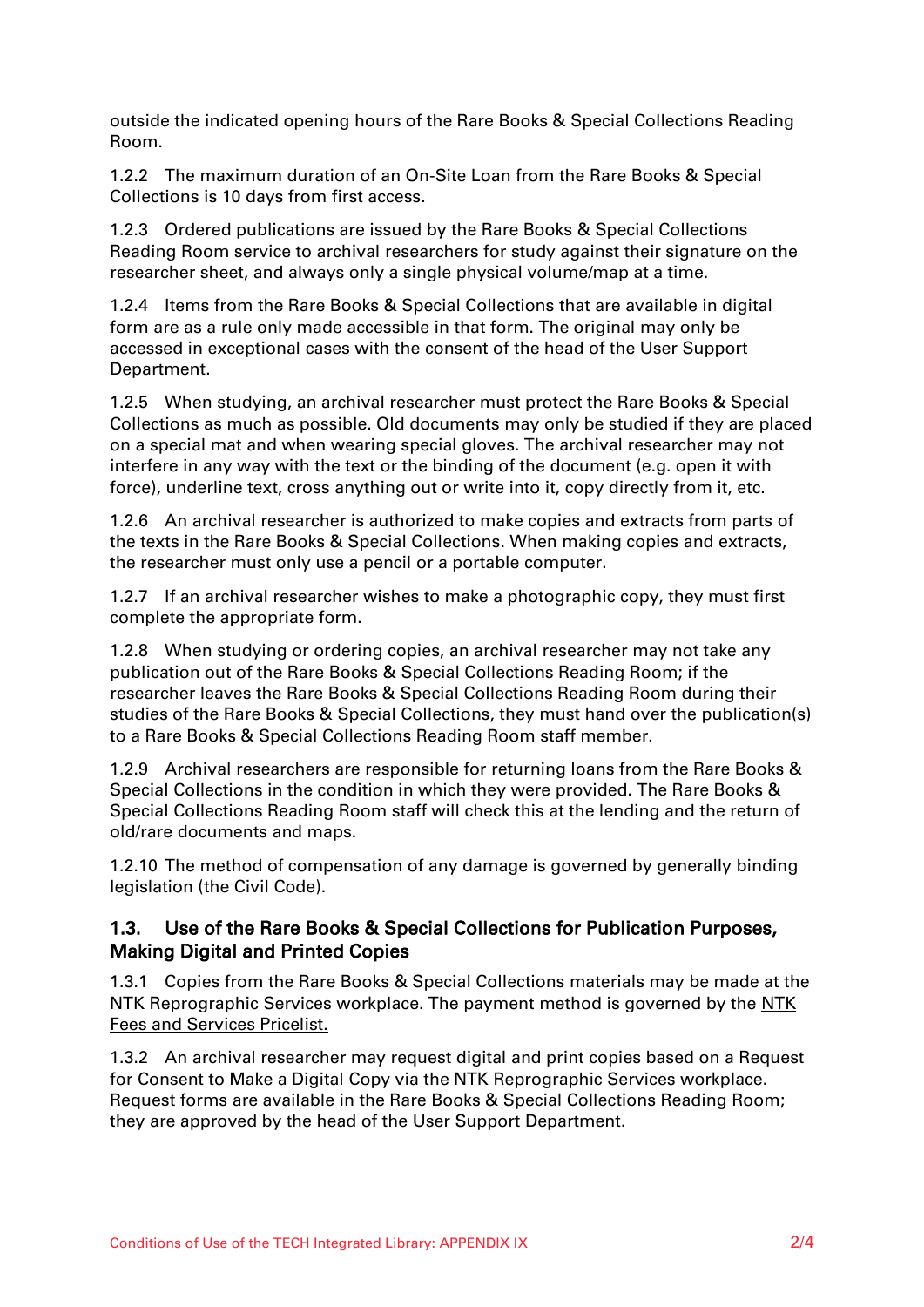1.3.3 Maps from the NTK Collections are made accessible in the NTK digital library in the Kramerius system, from which an archival researcher may print out or download the relevant map.

1.3.4 The use of the Rare Books & Special Collections for the publication of archival sources in both the original and abbreviated wording, and the publication of copies, is only possible by written agreement and with the consent of the NTK director.

1.3.5 It is not permitted to make copies from the Rare Books & Special Collections using xerographic technology because of the irreversible degradation of the document through the cumulative effects of heat and light.

1.3.6 Only copies of less than half the copied work are permitted.

1.3.7 The making of copies is dependent on the condition and preservation of the relevant old document, the evaluation of which is solely within the competence of the staff at the NTK Rare Books & Special Collections office. If the physical condition of an old or rare document does not allow the making of digital copies, the researcher's request will be refused without exception.

1.3.8 If a digital copy is made by the NTK Reprographic Services workplace, they will be given the documents from the Rare Books & Special Collections only by staff from the Rare Books & Special Collections office, based on an accurately filled out request from the researcher and with the required passages bookmarked in the text pursuant to the instructions of the HC staff member. The delivery date will be set by the NTK Reprographic Services staff and depends on the digital technologies used and the free capacity of the NTK Reprographic Services workplace. The prices for the digital copies and the payment method are governed by the [NTK Fees and Services Pricelist.](/default/files/download/id/4618/)

1.3.9 If a digital copy is made by an archival researcher using their own digital noncontact reproduction equipment, they must not use a flash or other lighting that could adversely affect the original documents. Use of personal scanners is forbidden. Making digital copies using your own digital equipment is not subject to a fee.

1.3.10 Making copies from the Rare Books & Special Collections via other institutions or third parties is forbidden.

1.3.11 If an archival researcher uses data acquired through studying the Rare Books & Special Collections, including graphics files, in their scientific or other work, they must:

provide in the work an accurate citation of the used source or graphics file, stating that the old/rare document or map is part of the IL Collections;

notify NTK of the bibliographic data of their work, including a citation of the documents they used.

1.3.12 Making private documentation of copies from the Rare Books & Special Collections, including "mirror archives", as well as the reproduction of entire publications, is forbidden.

#### 1.4. Final Provisions

1.4.1 If an archival researcher violates any of the obligations imposed through these Rules, s/he will not be permitted to continue her/his study of the Rare Books & Special Collections.